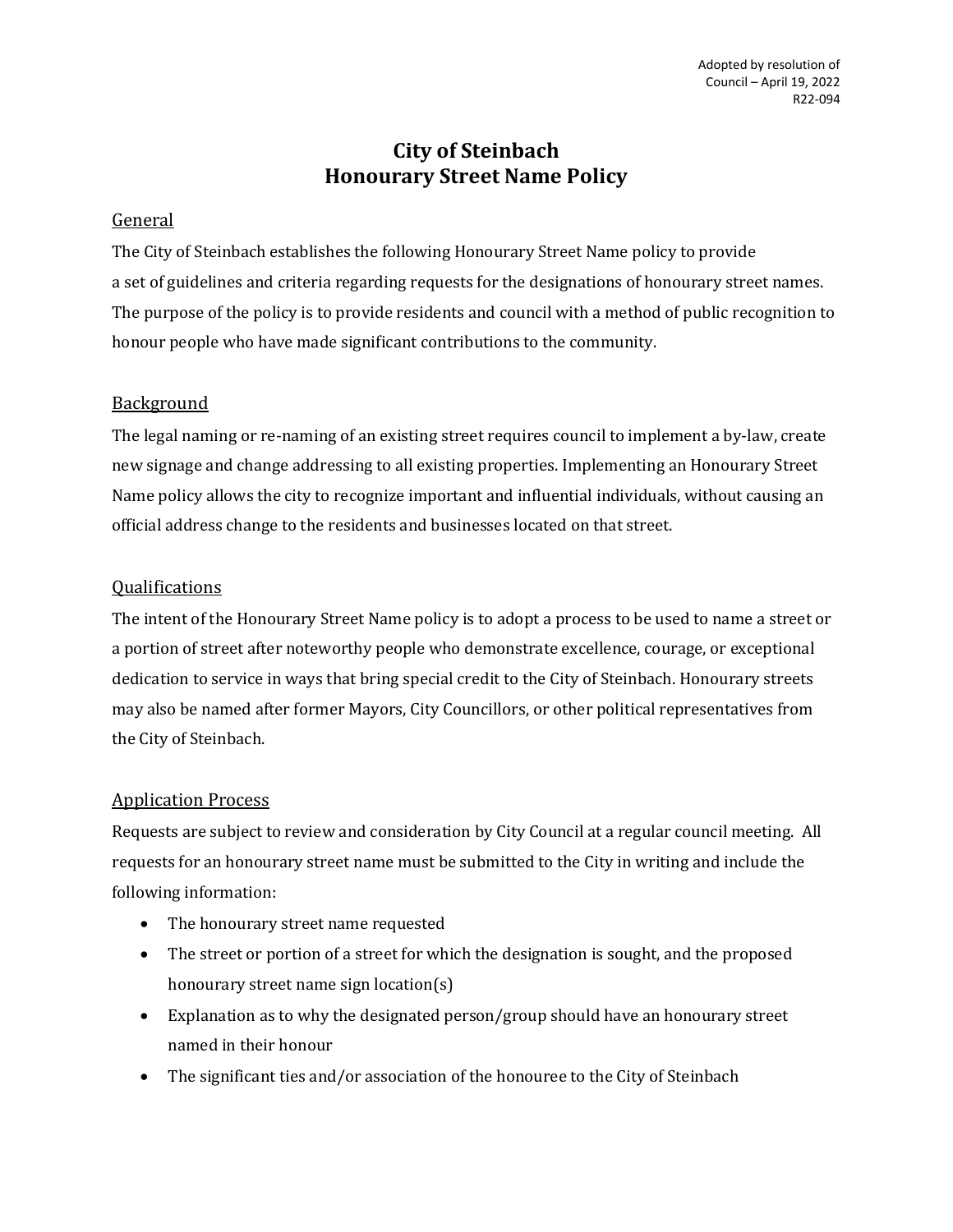• Geographical relationship to the area of interest or any other information that may be relevant to the request

Notwithstanding the above qualifications, the Mayor of the City of Steinbach may assign an honourary street name to a street or portion of street so long as the assignment complies with the requirements for assigning an honourary street name as set out in the policy.

### **Timeline**

An honourary street name may be authorized for a time span of ten years from the date of council approval. After the initial ten-year term applicants will have the option to re-apply to allow the Honourary Street Name to remain for an additional timespan of ten years.

### Cost of Honourary Street Name

There is no fee required for an Honourary Street Name request submission. All costs associated with the manufacturing and installation of the street name topper(s) (Appendix) will be paid for by the City of Steinbach from the Mayor's discretionary grant budget, subject to the City's annual approved budget funding limits. When the term(s) for an honorary street name designation is completed, or is not otherwise renewed, the street sign toppers shall be removed from the street and returned to the applicant or distributed as otherwise directed by the Mayor.